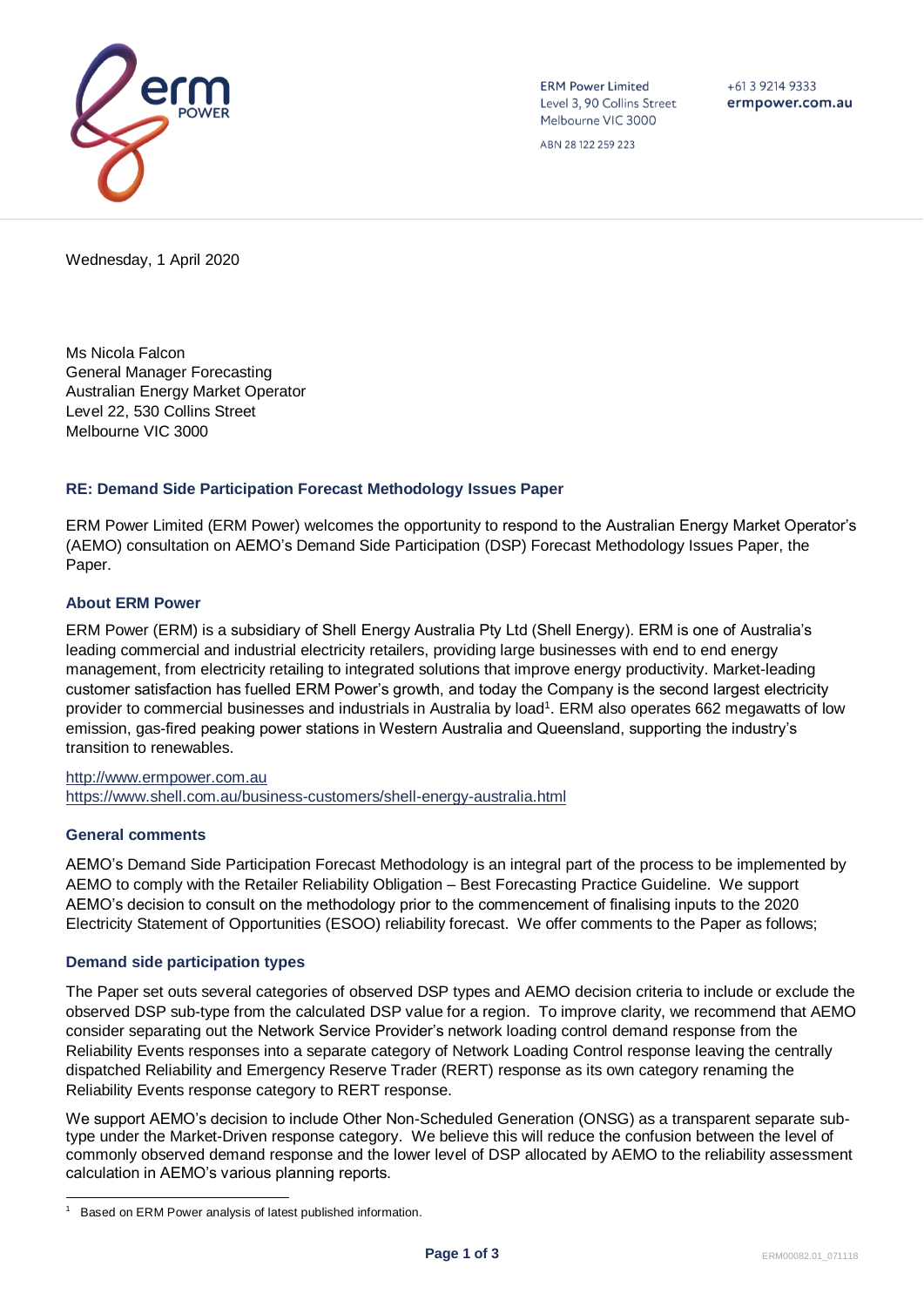

We also support AEMO's view that where an individual load as identified by its National Market Identifier (NMI) code is indicated as participating in multiple DSP programs, this load should not be double counted. However, the load should be allowed to participate for the full range of potential programs. By way of example, a load that is indicated as participating in a program for a nominal number of network loading driven events could also be able to provide full capability towards market price outcome driven events, in this case we consider that the load would be best counted against one of the market price outcome driven sub-types as opposed to the Network Loading Control response type. We recommend that the methodology set out in more detail the process by which AEMO will allocate different loads (NMI's) to different DSP sub-types.

With regards to the current exclusion of loads from the DSP calculation which are indicated as potentially participating in a RERT program, we recommend that this area be clarified as only applicable for a load for which a RERT contract has been signed and the load dispatched for RERT purposes as opposed to a load which may be participating in a RERT panel only. A load has no obligation to provide RERT dispatch until such time as a formal RERT contract has been signed, until that point, a RERT Panel member is available to provide Market-Driven demand response.

We believe the methodology would be improved by the inclusion of defined criteria for exclusion of loads participating in known programs where any response would already be embedded in the demand forecast. This would then be followed by a list of programs for which any response has been excluded.

# **Method for calculating demand side participation levels**

ERM Power agree that AEMO's calculation methodology is well set out in the 2019 Interim DSP Forecast methodology. We note the use of two different methods to estimate the "baseline" consumption for any load for which DSP has been observed. Whilst supportive of this approach, data as set out in Figure 4 indicates that a level of inaccuracy in the allocated "baseline" continues to exist as represented by negative DSP values. In practical application we do not believe that a negative value could exist. We recommended that for calculating input assumptions for DSP to be used in future planning and reliability forecasts, all negative DSP values should be removed prior to calculation of the response probability curves.

In considering the level of DSP available to the market, the use of observed values over the previous three-year period for what are in effect somewhat rare events would of itself add a degree of underestimation of potential DSP, particularly if the analysis includes periods where very high spot market price outcomes have not occurred. We question the use of the observed 50<sup>th</sup> percentile value from the probability response curves to assess the level of DSP available to the market at times of a reliability event, where very high prices and the threat of involuntary load shedding would lead to a high DSP response. We also understand that whilst the 50<sup>th</sup> percentile value is allocated to DSP response, the full value of any observed load response is added to the historical demand outcomes for use in the forecasts of future maximum demand outcomes and ½ hour demand traces used in the reliability assessment modelling. This results in an unnecessary conservative assumption being introduced for DSP.

We consider that the value used in the reliability assessment be set at the 90<sup>th</sup> percentile whilst maintaining the priced based response at the 50<sup>th</sup> percentile. We believe this would more accurately reflect the level of DSP expected to be available and respond at times of an actual reliability event.

We recommend that AEMO continue to monitor and report on the observed level of DSP compared with that indicated in AEMO's Demand Side Participation Information Portal (DSPIP), in particular, following implementation of the proposed wholesale demand response mechanism.

## **Forecast of future demand side participation levels**

ERM Power notes that currently AEMO's forecasts for DSP in future years is based on the calculation as set out in the methodology paper, and for any reliability assessment includes no growth in DSP forecast values with time.